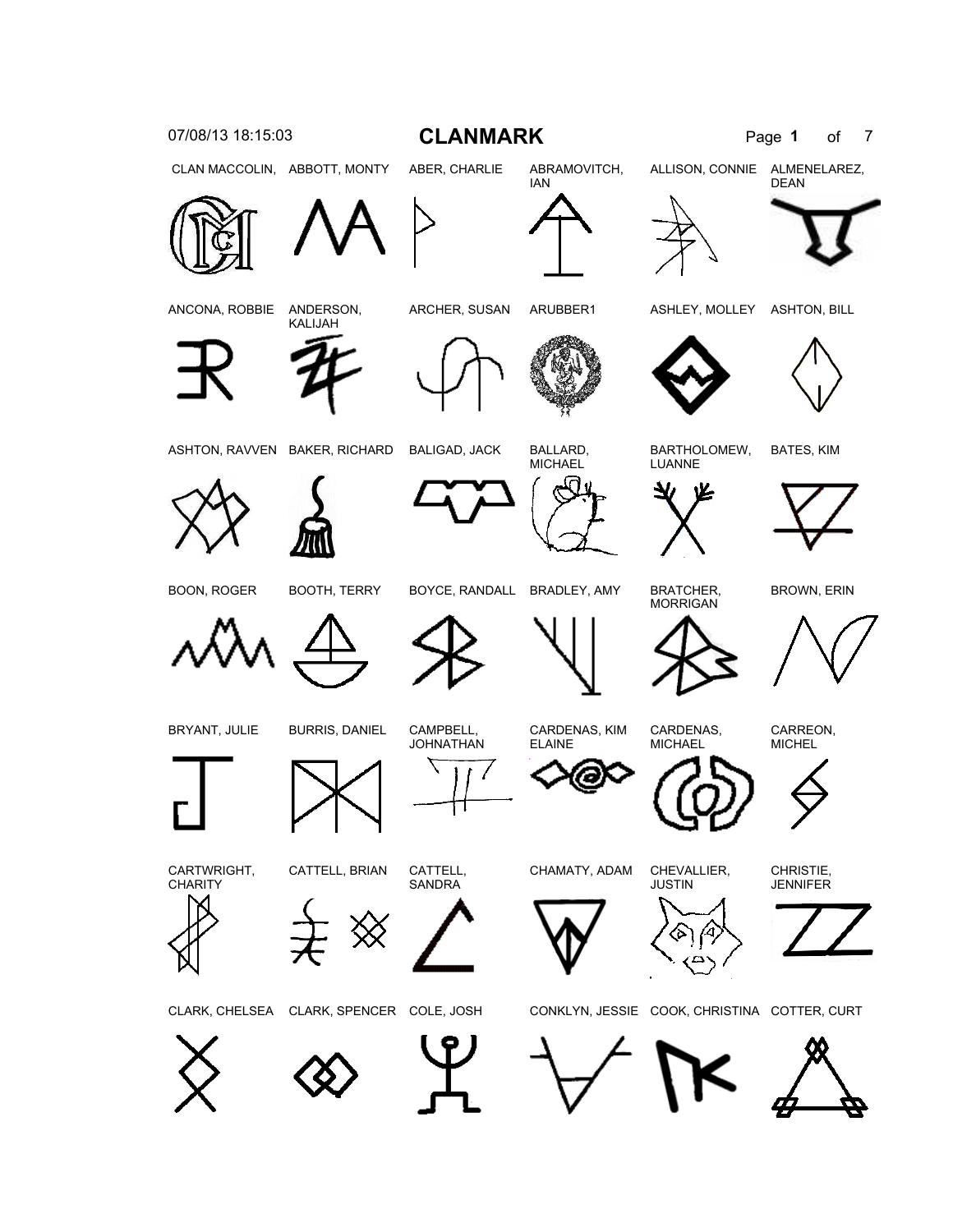



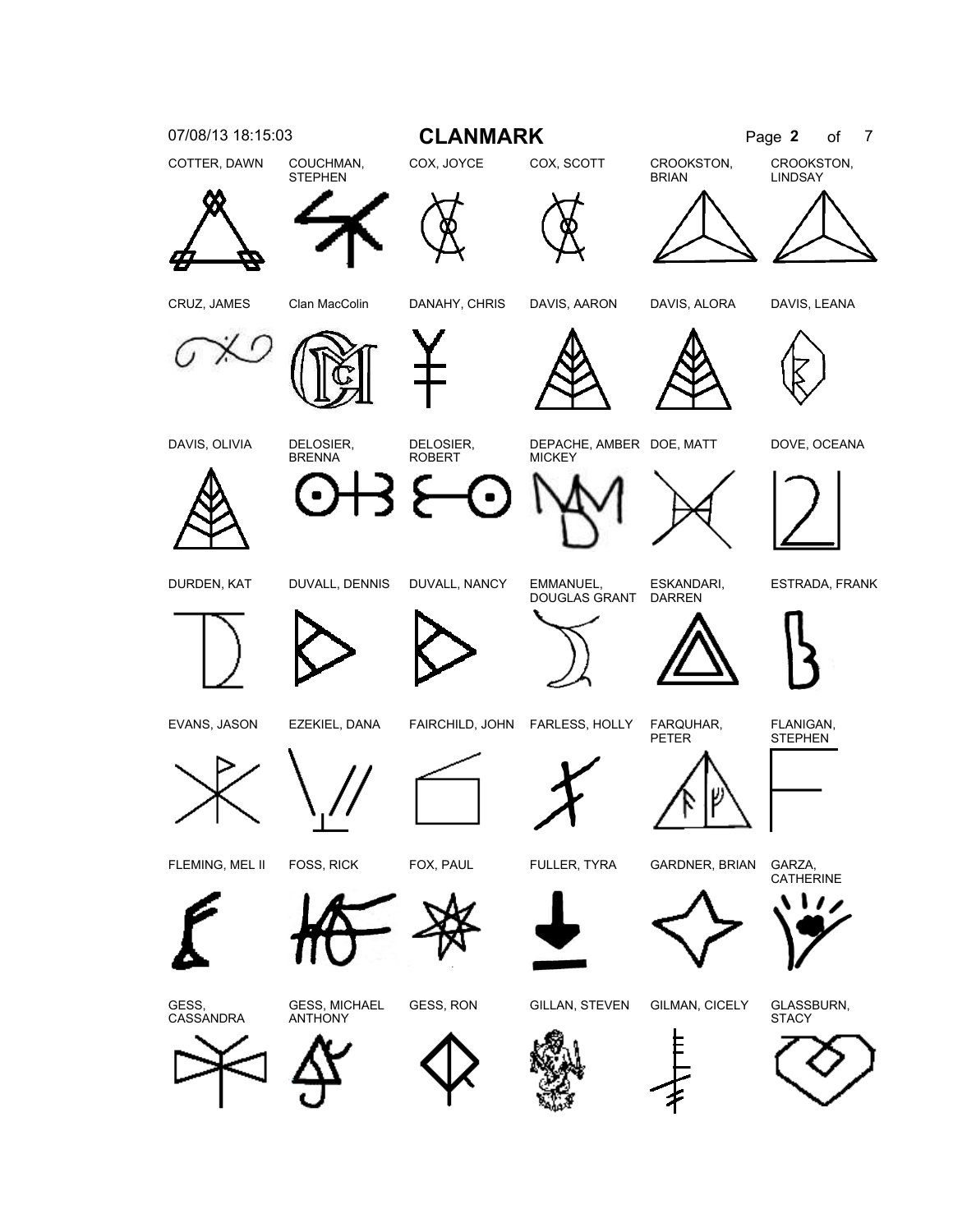



JACOBS, WILLIAM JENKINS, COLE JOHNSON, T.



HSUCZYK, SASHA HUNT, DARREN HUNT, MOLLY



HORGAN, **MICHAEL** 



NICANDER

ANDREW PAUL



HORVATH,

JOHNSON, **BENJAMIN** 





HOTYEK, MARK HOWARD, BRIAN

JACOBS, CHRISTINE

JOHNSON, **KIMBERLY** 



HAWKINS, JENNIFER

HOFFMANN, CHELSEA



JACOBS, ANNE JACOBS,

CATHERINE

JOHNSON, **CHRISTOPHER** 

HIGBEE, MARILYN



HAGEN, DEANDRIA LYNNE HAGEN, SEAN HAMILTON, JOHN



GREENBERG, **JEREMY** 

GOLDBERG, DEVON

GOLEMBIEWSKI, MATTHEW



**SCOTT** 

GREENE, KEVIN GREGG,



DENNISE

07/08/13 18:15:03 **CLANMARK** Page 3 of 7

D.





JACK

GREENBERG,





HARDY, MICHAEL HARPER, BRAHM HARPER, STACEY

**JEFFREY** 

JOHN P.



GREENBERG,

GWINN, JEAN GWINN, JEANNE HACKWORTH,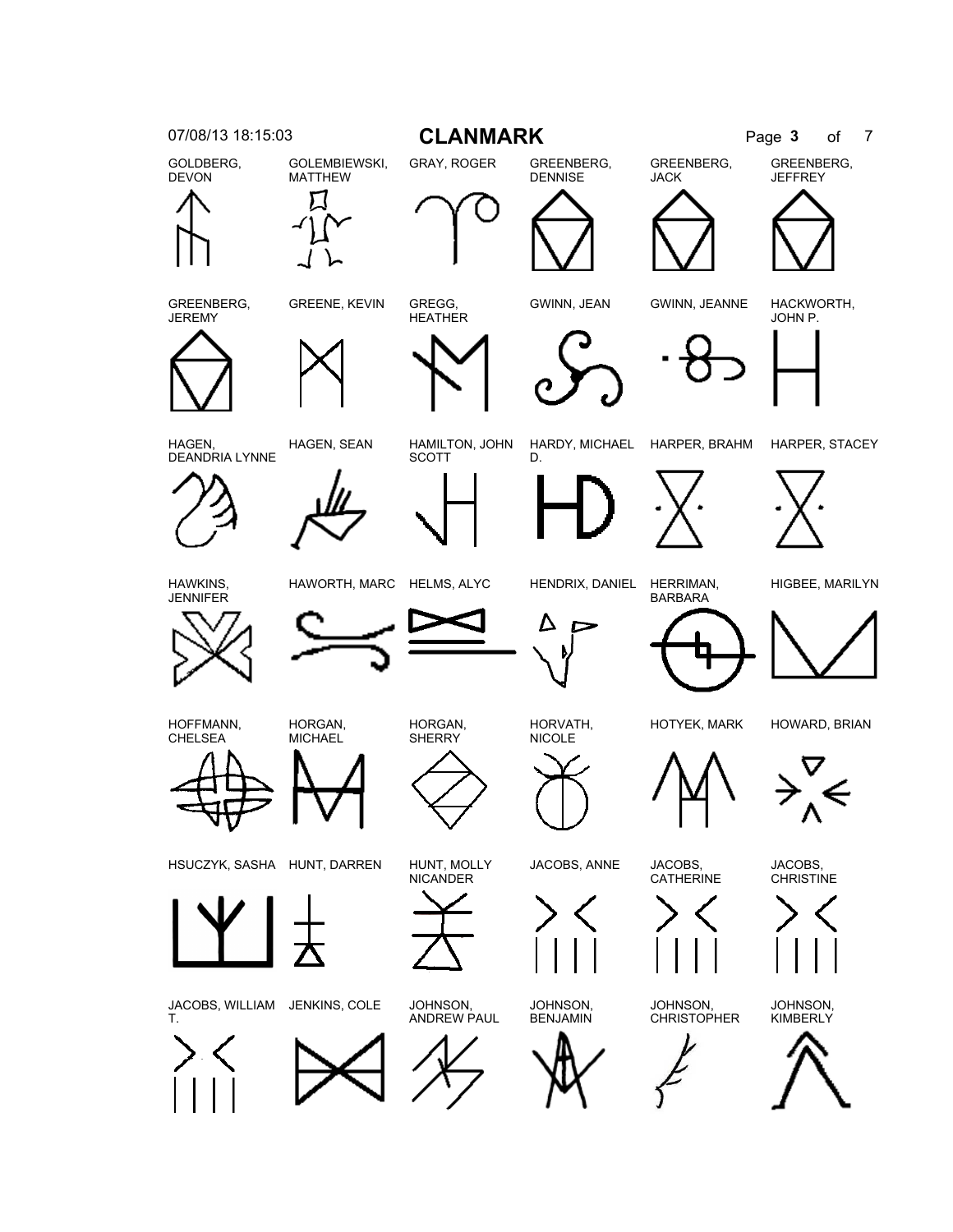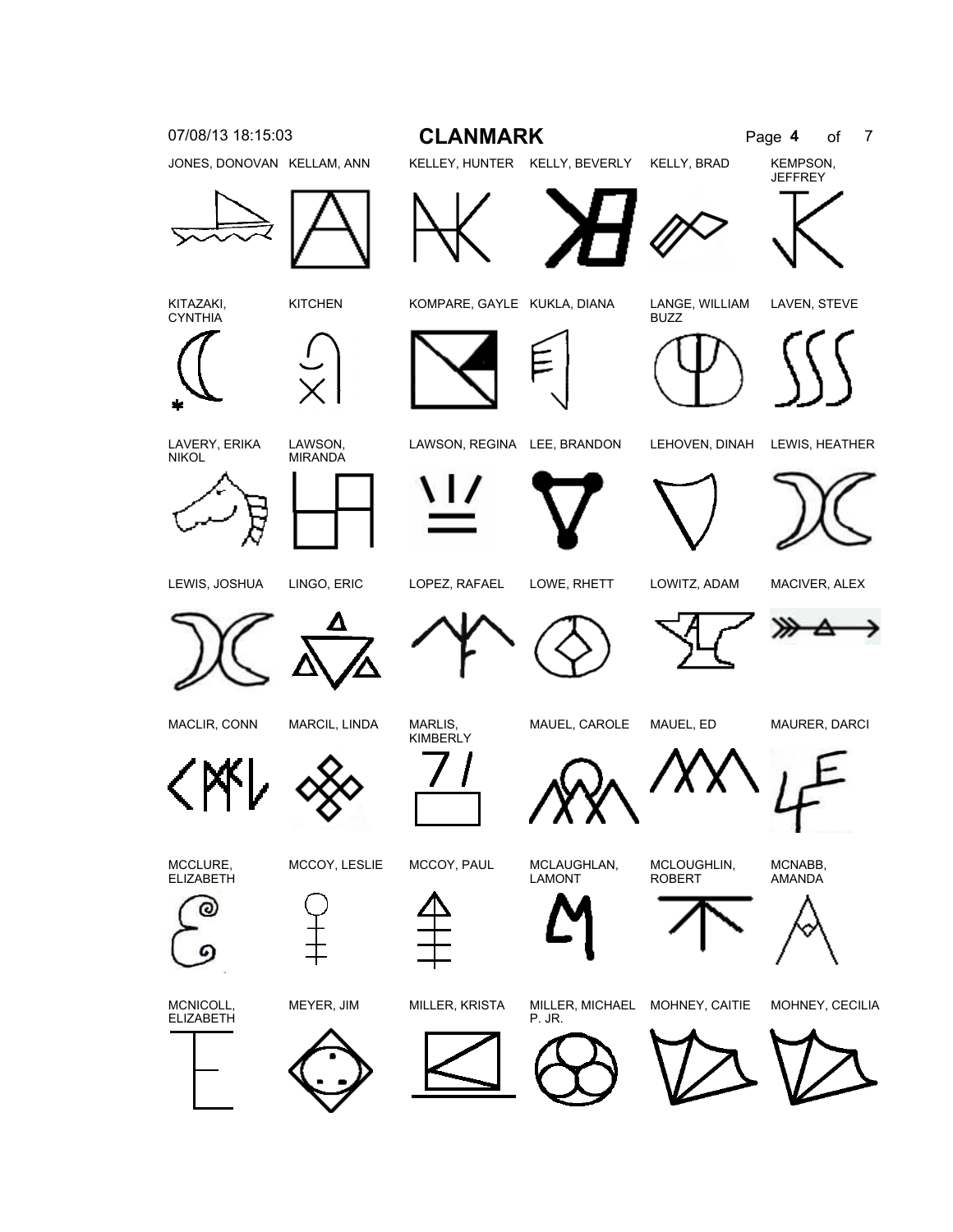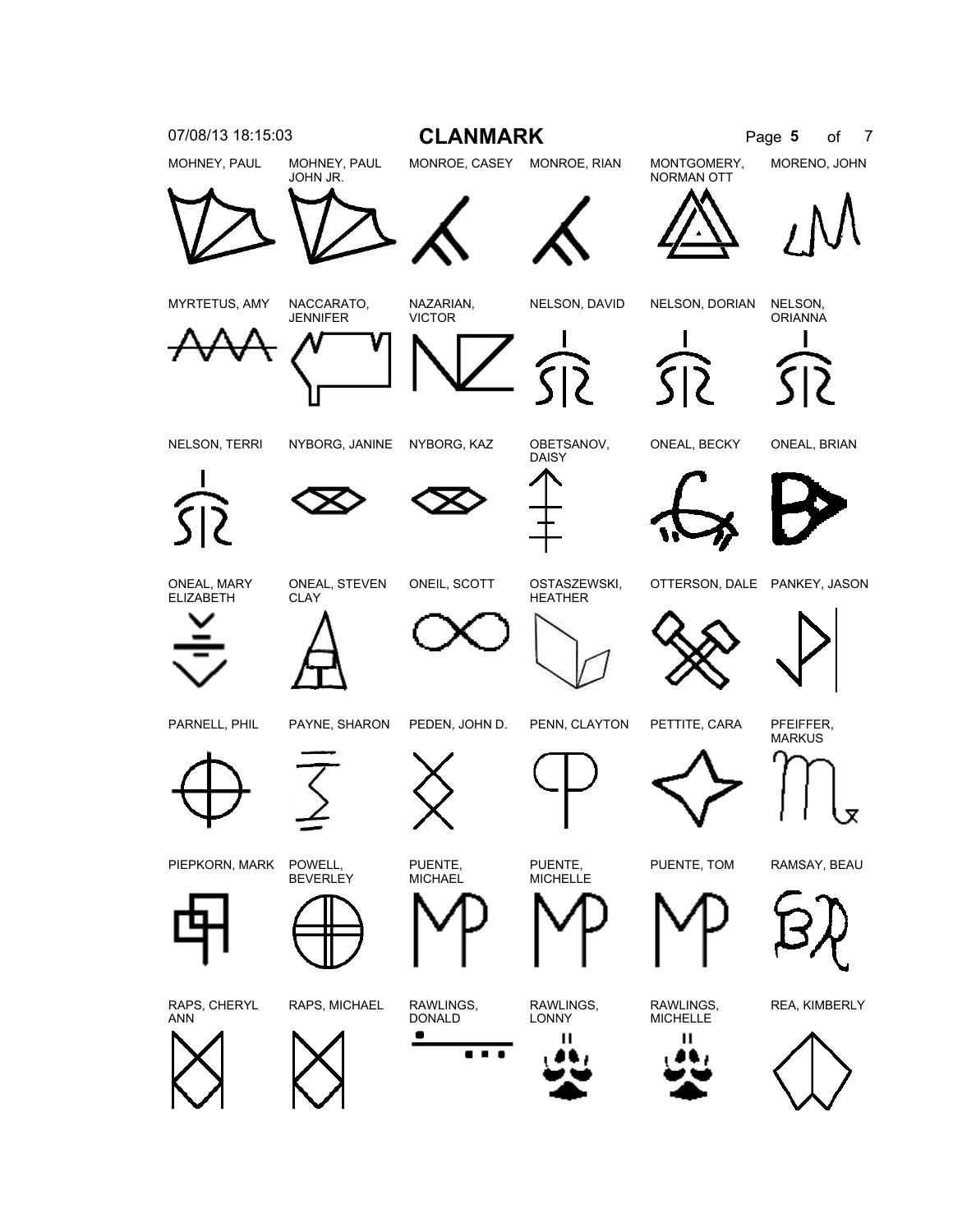